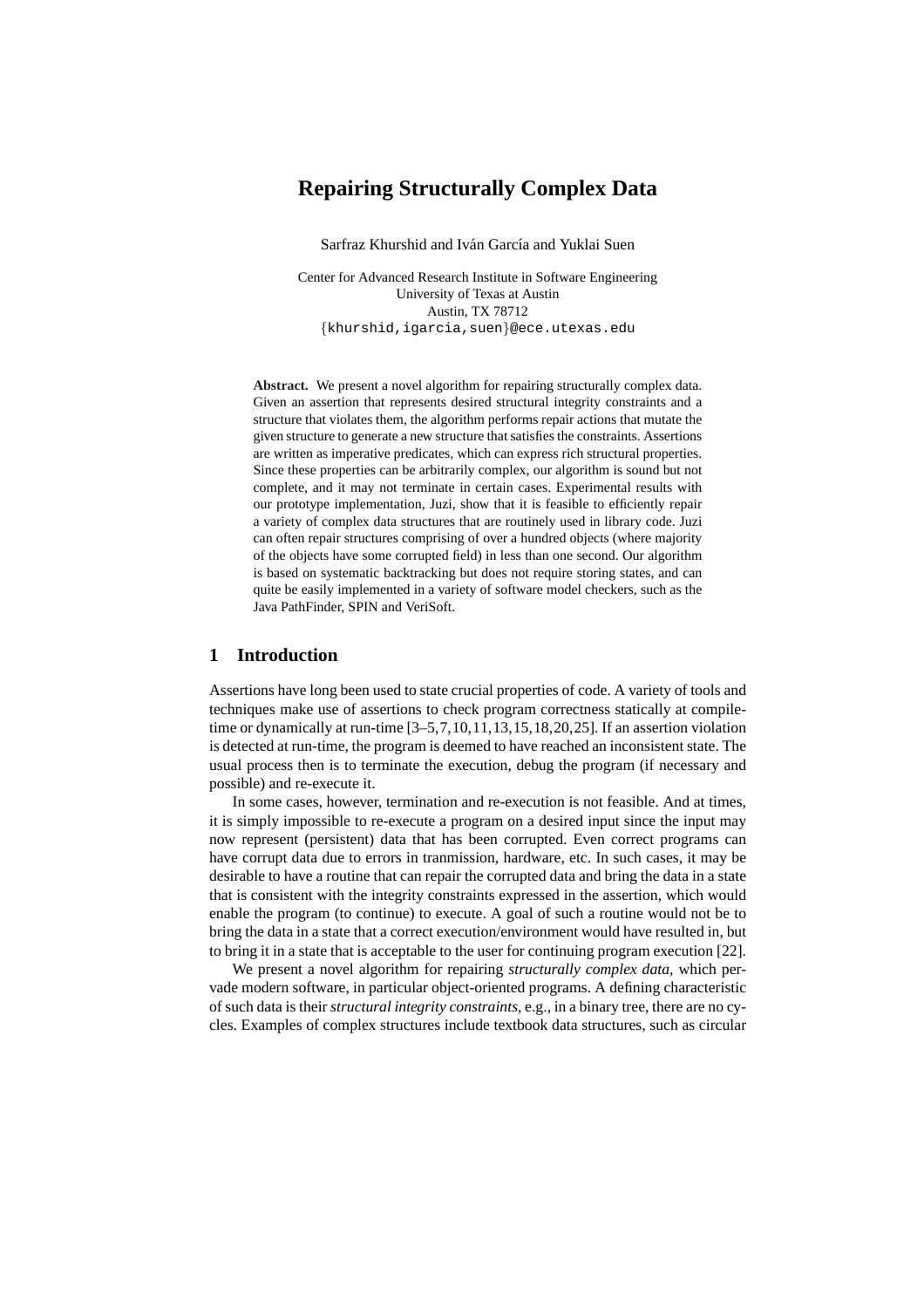linked lists and red-black trees, which are routinely used in library code to implement a variety of abstract data types. And there are various other contexts in which complex structures arise. For example, intentional names [1] in dynamic networks allow service discovery based on desired functionality, while fault-trees [24] for mission critical systems allow computation of the likelihood of system failures. Programs themselves are complex structures—a Java program must satisfy Java's syntactic/semantic constraints.

The integrity constraints of a structure can be represented as a formula, which evaluates to true if and only if the input satisfies the desired constraints. Such formulas can be written declaratively [14,20], e.g., using fist-order logic, or imperatively [4], e.g., using a Java or C++ predicate (i.e., a method that returns a boolean). Declarative notations often provide a more natural and succinct way of expressing constraints. However, these notations are usually syntactically and semantically different from common programming languages, which can impede their wide-spread adoption among practitioners.

Our repair algorithm uses imperative descriptions of constraints. In object-oriented programs such constraints are often already present as class invariants (which are usually called repOk methods) [19]. Given a predicate that represents desired structural integrity constraints and a structure that violates them, the algorithm performs repair actions that mutate the given structure to generate a new structure that satisfies the constraints. Each repair action assigns some value to a field of an object in the structure.

The repair actions are governed by the (1) exploration of the set of field assignments to reference variables and (2) evaluation of constraints on values of primitive data fields. Due to the enormous number of combinations of field assignments, it is not possible to simply enumerate all possible assignments (even for small structures) and check whether any assignment represents a repaired structure. For efficient repair, our algorithm employs (1) pruning techniques that are based on our previous work on the Korat framework for specification-based testing of Java programs [4], and (2) decision procedures for primitive data, similar to our previous work on test input generation using symbolic execution [16].

The algorithm executes the predicate on the corrupted structure and monitors the execution to record the order in which fields are accessed before the execution returns false. The algorithm then backtracks on the last field that was accessed and either assigns that field a different reference or assigns it a symbolic primitive value (which is different from the original value), and re-executes the predicate using (forward) symbolic execution [17] where needed. To determine the feasibility of path conditions, our prototype implementation, Juzi, uses CVC Lite [2].

To modify field values and to perform symbolic execution, Juzi performs bytecode instrumentation using Javaassist [6], and implements a simple backtracking algorithm. The instrumentation replaces field accesses by methods invocations that allow our repair algorithm to monitor the accesses. Also, declared types of primitive fields are appropriately replaced by library classes that enable symbolic execution.

At its core, our algorithm performs a systematic search using backtracking based on field accesses and on results of decision procedure invocations. And the algorithm does not require storing states. These characteristics make it very easy to implement our algorithm to work in conjunction with a variety of software model checkers, such as the Java PathFinder [25], SPIN [13], and VeriSoft [11].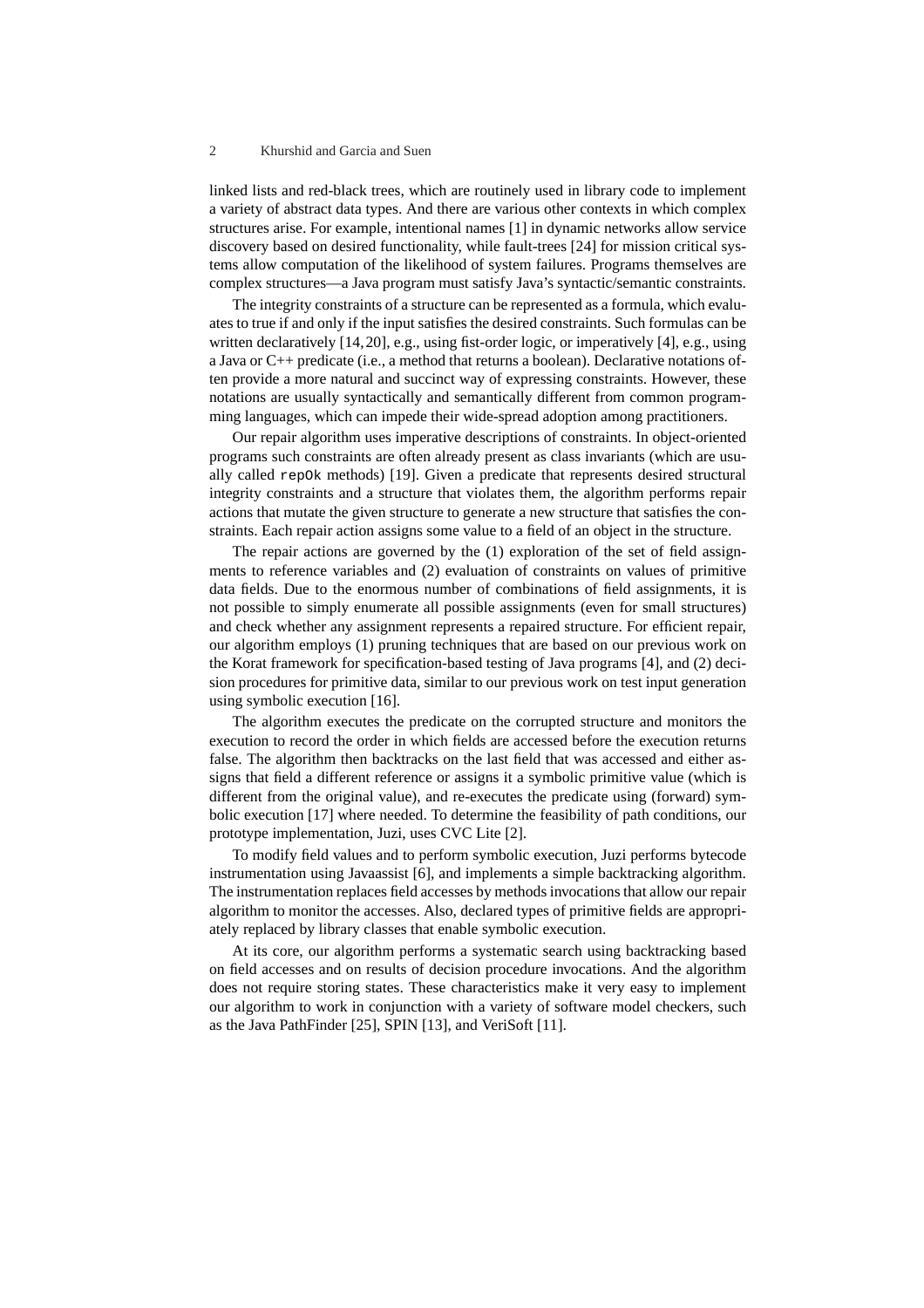Imperative predicates enable formulation of rich structural properties. Since these properties can be arbitrarily complex, our algorithm is sound but not complete: the repaired structures that the algorithm returns satisfy the constraints, but the algorithm may not terminate in certain cases. Experimental results with our prototype implementation show that it is feasible to efficiently repair a variety of complex data structures, which are used routinely in library code. Juzi can repair structures with a hundred nodes—half of which have some field that needs repair—in less than one second.

Fault-tolerance and error recovery have been a part of software systems for a long time. File system utilities, such as fsck, routinely check and correct the underlying file structure. Some commercially developed systems, such as IBM MVS operating system [21] and the Lucent 5ESS telephone switch [12], have provided routines for monitoring and maintaining data structure properties. These routines, however, typically focus on repairing particular structures by performing specific repair actions that work only in the contexts for which they are designed.

Checkpointing and roll-back are standard mechanisms in databases to recover data to the last known good state. DIRA [23] adapts these mechanisms to detect buffer overflow attacks and repair the structures damaged by the attack.

Demsky and Rinard have recently proposed a generic model-based framework for data structure repair [9]. Given consistency constraints in a declarative language, their repair algorithm translates these constraints into a repair routine, which corrects the given corrupt structure. A distinguishing feature of our work from previous work on repair is that we provide a generic repair algorithm, which does not require any input from the user beyond a description of the desired constraints and does not require learning a language different from the underlying programming language.

This paper makes the following contributions:

- **– Imperative constraints in data structure repair**. Our use of imperative constraints in the context of generic data structure repair is novel. It enables users to write constraints in a familiar notation, and eliminates the need for requiring mappings between abstract models of data and concrete values; such mappings are often required when the constraint language differs from the implementation language.
- **– Forward symbolic execution in data structure repair**. Forward symbolic execution has traditionally been used to check correctness of programs (via static or dynamic analyses) and to debug the programs. We have developed an unconventional application of symbolic execution: we use it to repair the *data* on which the programs operate on.
- **– Data structure repair algorithm**. We build on algorithms from our previous work on specification-based test generation to develop a novel technique for performing generic data structure repair.
- **– Repair as an application of a model checker**. We have designed our algorithm to work with off-the-shelf model checkers. To our knowledge this is one of the first instances to show how a standard model checking tool can efficiently perform data structure repair.
- **– Repair studies from library code**. We perform repairs on a suite of complex structures used routinely in library code, and evaluate the feasibility of structure repair. Experiments show that moderately large structures, e.g., red-black trees with a few hundred nodes, can often be repaired within a few seconds.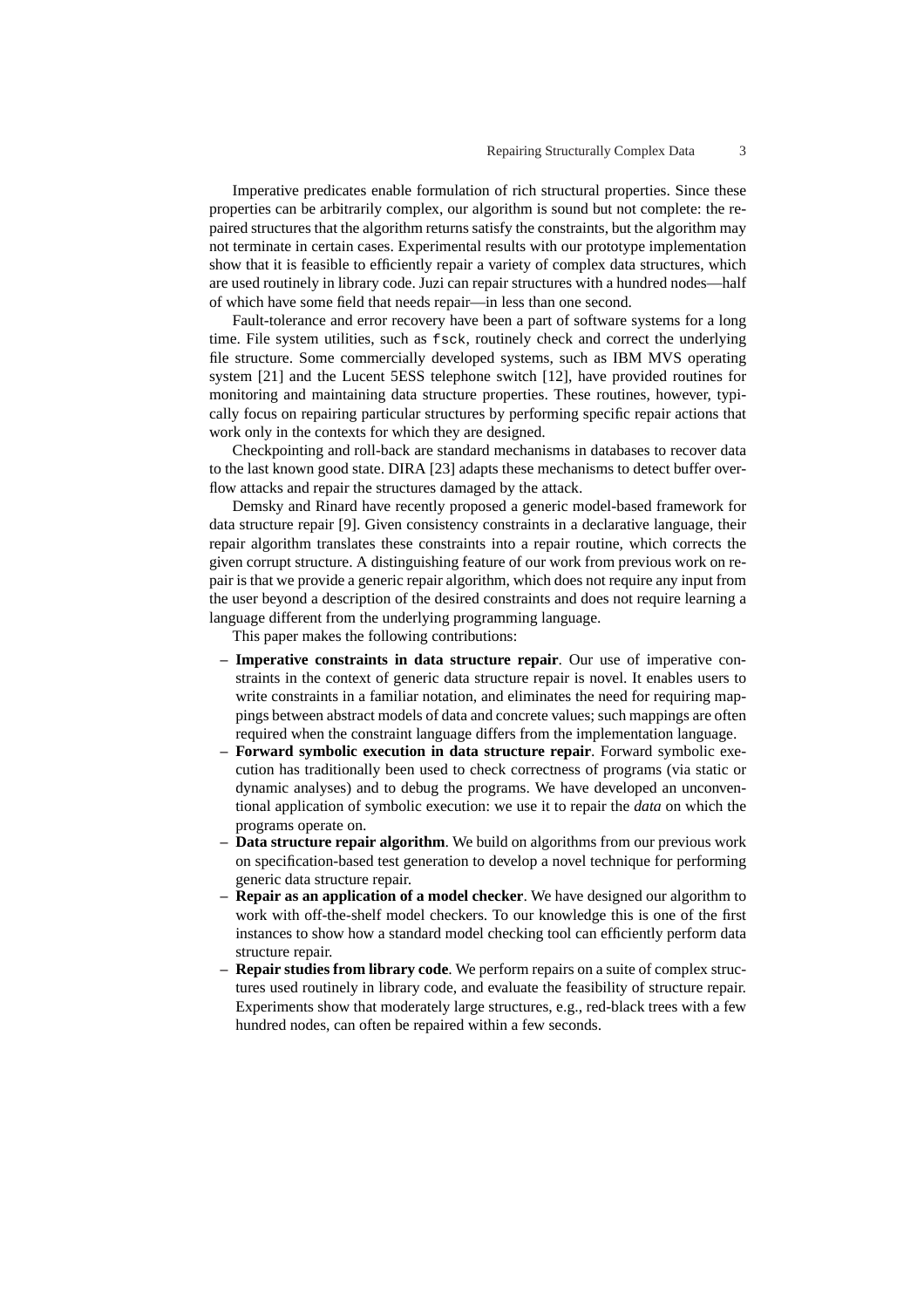4 Khurshid and Garcia and Suen



**Fig. 1.** Repairing a binary tree. (Solid arrows represent left fields; dashed arrows represent right fields; and root field is labeled appropriately.) (a) A corrupted binary tree structure: values of left and right fields of some nodes introduce directed cycles in the structure. (b) Tree resulting after repair has been performed.

# **2 Examples**

We present two examples of repairing linked structures to illustrate our algorithm, and prototype implementation and its use. The first example illustrates an acyclic data structure that has been corrupted. The second example illustrates a structure that has cycles, and also shows how repair can sometimes even correct program behavior on-the-fly.

### **2.1 Binary tree**

Consider the following declaration of a binary tree:

```
class BinaryTree {
   Node root;
    int size;
    static class Node {
        Node left;
        Node right;
    }
    boolean repOk() { ... }
}
```
Each tree has a root node and caches the number of nodes in the size field. Each node has a left child and a right child. The method repok checks the structural integrity constraints for BinaryTree. It can be implemented as a simple graph traversal algorithm that checks for acyclicity by keeping track of the set of visited nodes and checking that it never encounters the same node twice. The method also checks for consistency of the size field. (Appendix A gives an implementation of BinaryTree.repOk.)

As an illustration of the repair algorithm consider the corrupted structure shown in Figure 1(a). Incorrect values of fields left and right in some of the nodes result in the structure having directed cycles, which violates acyclicity. Given a description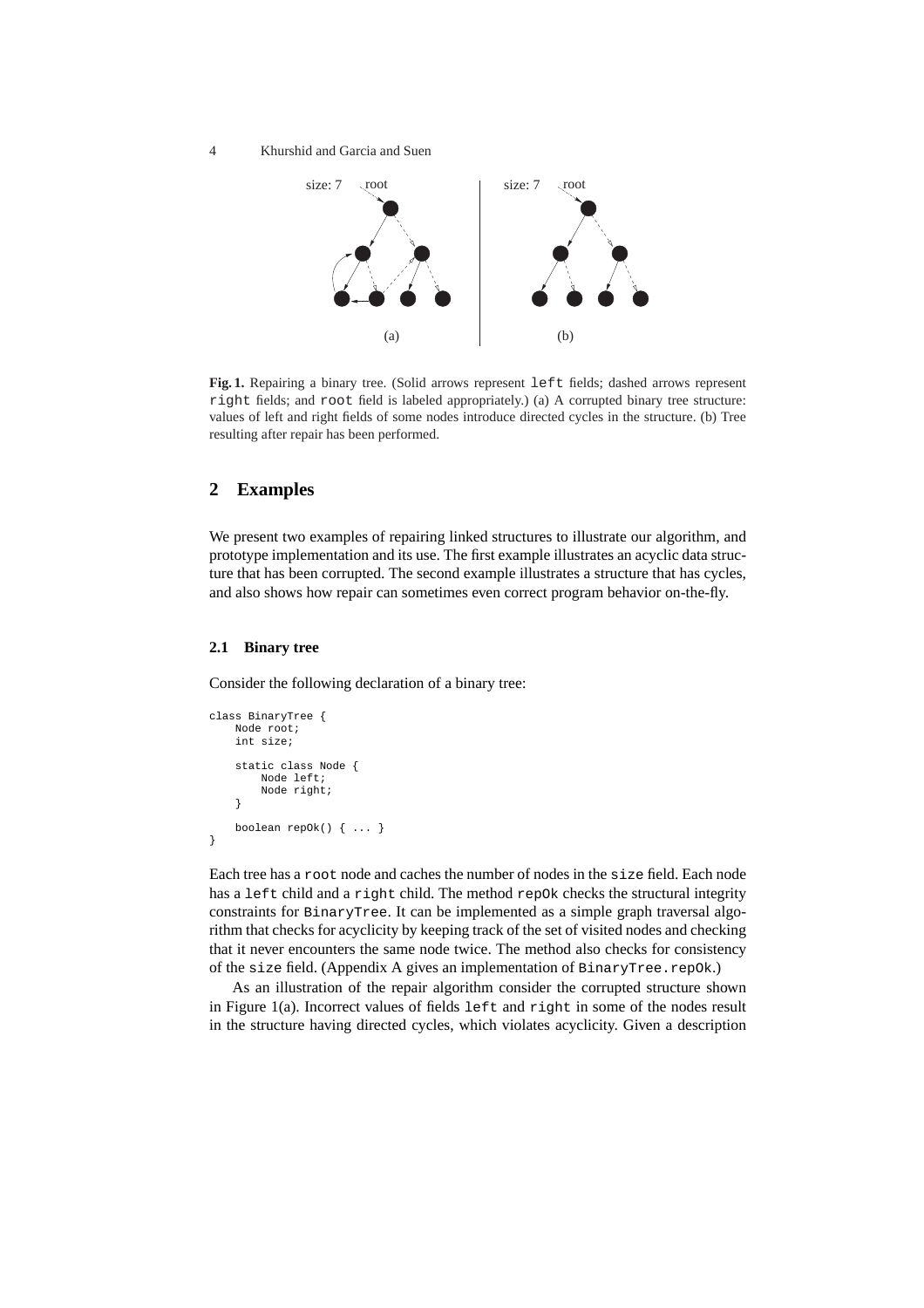

**Fig. 2.** Repairing a doubly-linked list. (Solid arrows represent next fields; dotted arrows represent previous fields; and header field that points to the sentinel node is appropriately labeled.) (a) List generated as result of erroneous append: all previous pointers incorrectly point to the header entry, and size is set to 0. (b) List resulting after repair has been performed: all refernce fields have correct values and size field is correctly constrained to 7.

of this structure and the repok method, our repair algorithm<sup>1</sup> produces the repaired structure shown in Figure 1(b). Note that the field assignments now satisfy the desired constraints. To repair the corrupted structure shown in this example, Juzi takes a tenth of a second.

#### **2.2 Doubly-linked list**

We illustrate how repair can potentially even correct program behavior on-the-fly. The class LinkedList declares doubly-linked circular lists similar to those implemented in java.util.LinkedList:

```
class LinkedList {
    Entry header; // sentinel header entry<br>int size; // number of non-sentine
                      // number of non-sentinel entries
    static class Entry {
         Object element;
          Entry next;
          Entry previous;
     }
}
```
The inner class Entry models the entries in a list. Each list has a header entry, which is treated as a *sentinel*. An empty list consists of just the header entry, whose next and previous fields point to itself. The size field stores the number of non-sentinel entries in the list.

Consider a method List.append that given an object o, adds a new entry with element o at the head of this list (i.e., it makes the new entry the first non-sentinel entry in the list while preserving the original entries of the list). The following code gives an erroneous implementation of the append method:

<sup>&</sup>lt;sup>1</sup> The Juzi repair routine assumes that the corrupted structure is given in the form of a method that when invoked returns the structure (say by explicitly allocating objects and setting their fields or simply by reading the structure from disk).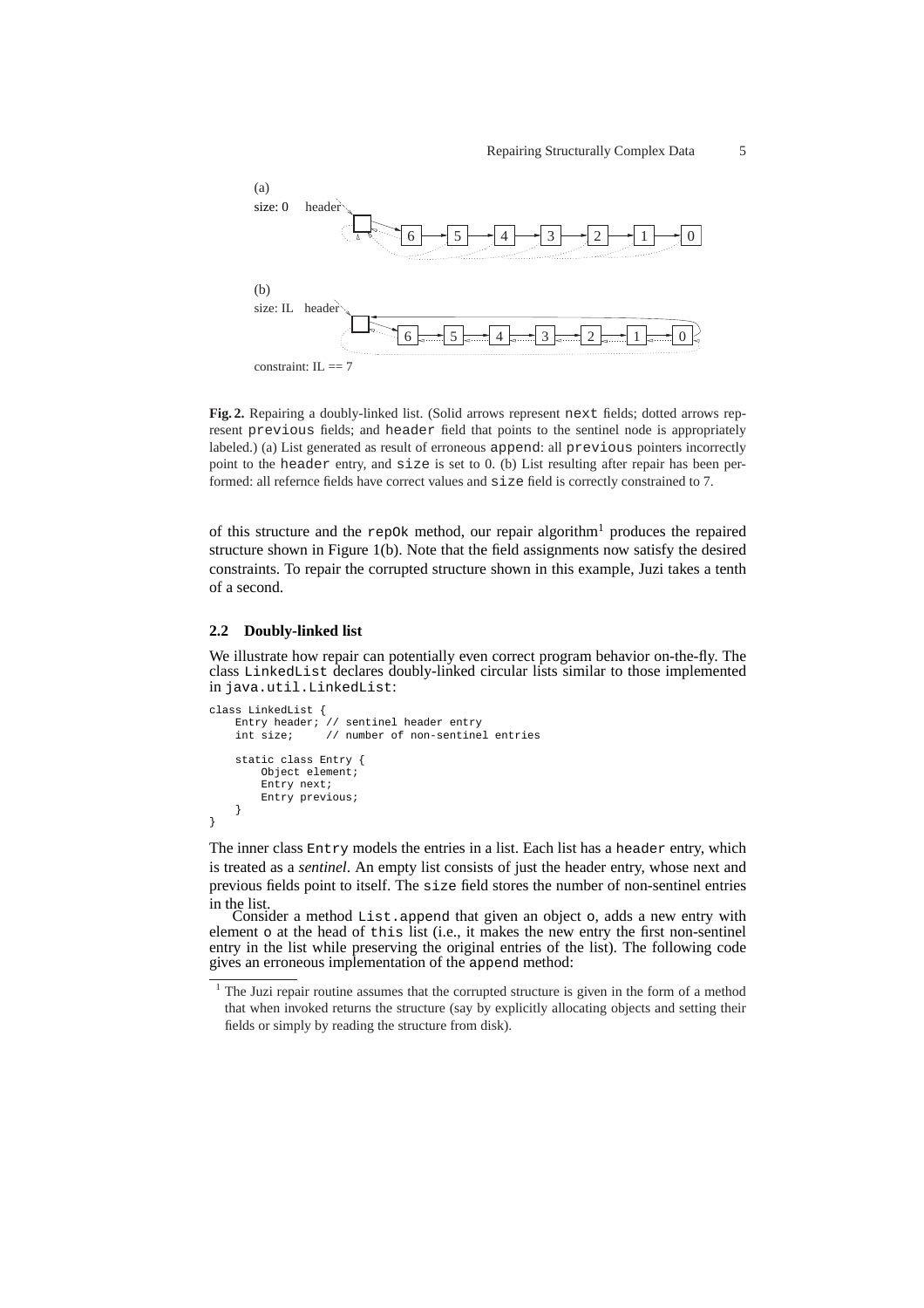```
void append(Object o) {
    Entry t = header.next;
    Entry e = new Entry();
    e.element = o;
   header.next = e;
    e.previous = header;
    e.next = t;
    t.previous = header;
}
```
The above code contains two bugs:

- **–** it does not maintain the correspondence between next and previous fields of an entry as it erroneously sets t.previous to header instead of setting it to e
- **–** it does not update the value of the size field.

Figure 2(a) illustrates the list that is generated by inserting integer objects with values  $[0, \ldots, 6]$  in that order into an empty list using the erroneous append. Notice that incorrect values for previous pointers (dotted arrows) and size field. All previous pointers incorrectly point to the header entry, and size is 0 even though there are 7 non-sentinel entries in the list.

Given this corrupted list and the LinkedList.repOk method, which we have not given here due to brevity, Juzi generates the structure illustrated in Figure 2(b). Notice how the previous pointers have been set to correct values and how the size field is constrained to have the correct value 7. For this example, Juzi took a tenth of a second to complete the repair.

## **3 Background: symbolic execution**

Forward symbolic execution is a technique for executing a program on symbolic values [17]. There are two fundamental aspects of symbolic execution: (1) defining semantics to operations that are originally defined for concrete values and (2) maintaining a *path condition* for the current program path being executed—a path condition specifies necessary constraints on input variables that must be satisfied to execute the corresponding path.

As an example, consider the following program that returns the absolute value of its input:

```
int abs(int i) {
L1. int result;
L2. if (i < 0)L3. result = -1 * i;
L4. else result = i;
L5. return result;
      }
```
To symbolically execute this program we consider its behavior on a primitive integer input, say I. We make no assumptions about the value of I (except what can be deduced from the type declaration). So, when we encounter a conditional statement, we consider both possible outcomes of the condition. To perform operations on symbols, we treat them simply as variables, e.g., the statement on line 3 updates the value of result to be  $-1 \cdot$  I. Of course, a tool for symbolic execution needs to modify the type of result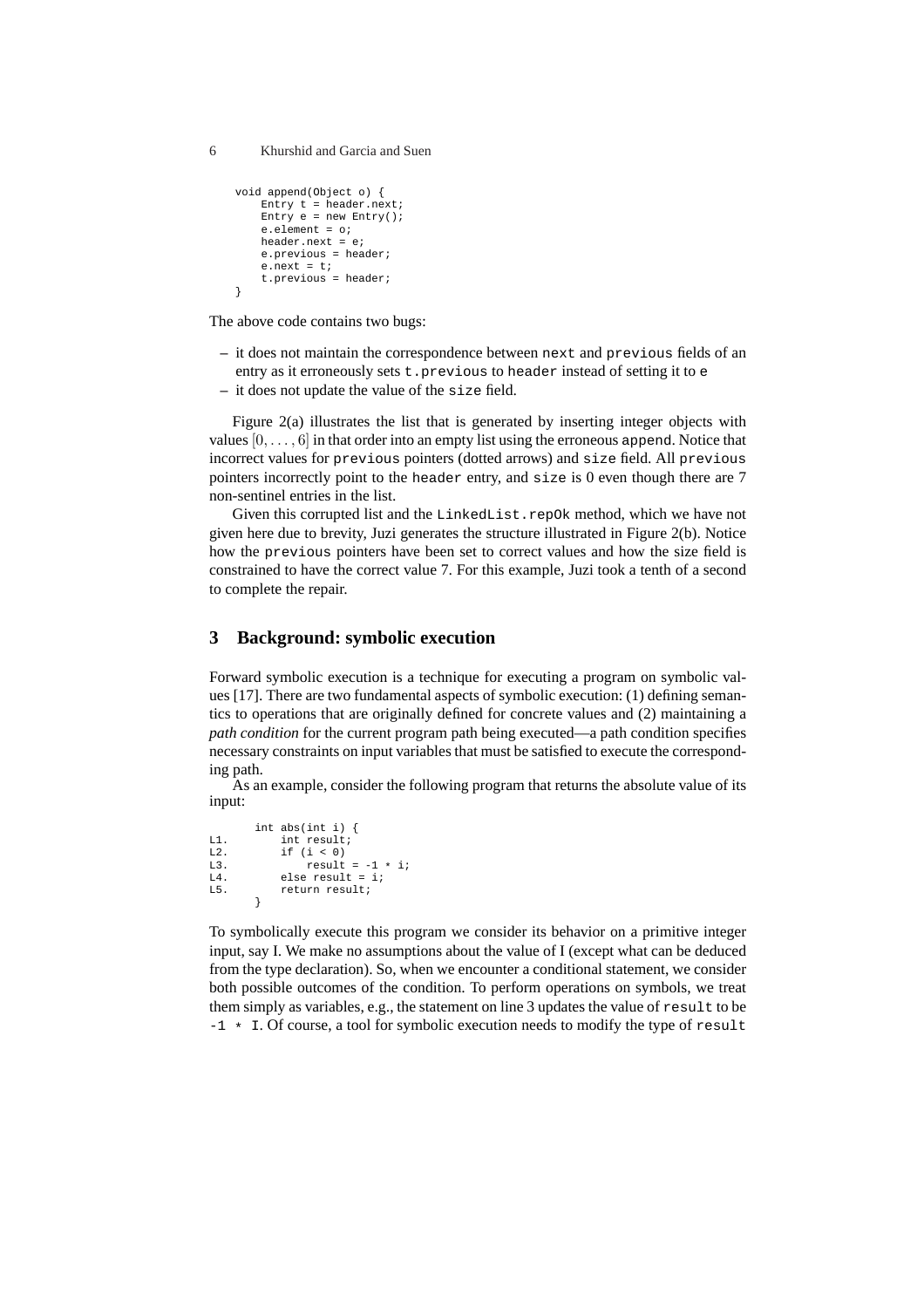to note updates involving symbols and to provide support for manipulating expressions, such as  $-1 \star I$ .

Symbolic execution of the above program explores the following two paths:

path 1:  $[I < 0]$  L1 -> L2 -> L3 -> L5 path 2: [I >= 0] L1 -> L2 -> L4 -> L5

Note that for each path that is explored, there is a corresponding path condition (shown in square brackets). While execution on a concrete input would have followed exactly one of these two paths, symbolic execution explores both.

### **4 Algorithm**

This section describes our repair algorithm. Given a structure s that is to be repaired and a predicate repOk that represents the structural constraints, the algorithm:

- **–** invokes s.repOk();
- **–** monitors execution of repOk to note the order in which fields of objects in s are accessed;
- **–** if repOk returns false
	- backtracks and mutates  $s$  by toggling the value of the last field<sup>2</sup> that was accessed by repOk (while maintaining the values of all other fields), and reexecutes repOk
- **–** else
	- if (pathCondition is feasible)
		- ∗ outputs s (which now has been repaired)

The first execution of the algorithm is on the corrupted structure. Notice that all fields of this structure have concrete values. Therefore, the first invocation of repOk simply follows Java semantics. But when repOk returns false, the algorithm mutates the given structure, and may introduce fields that have symbolic values for primitive data; value updates to these field then follow standard forward symbolic execution [17].

To modify a field value when backtracking, the algorithm considers two primary cases<sup>3</sup>:

- **–** primitive field access: the field is assigned a symbolic value I and the current pathcondition is updated to reflect that  $I := v$ , where v is the original value of this field in the corrupt structure;
- **–** reference field access: the field is nondeterministically assigned
	- null, if the original field value was not null;
	- an object (of a compatible type) that was encountered during the last execution of repOk on the corrupt structure, if the field was not originally pointing to this object;

 $2$  If all values for the last field accessed have already been explored, reset the value of that field to its initial value and backtrack further to modify the value of the second-last field accessed and so on.

<sup>&</sup>lt;sup>3</sup> We do not present a treatment of arrays in this work.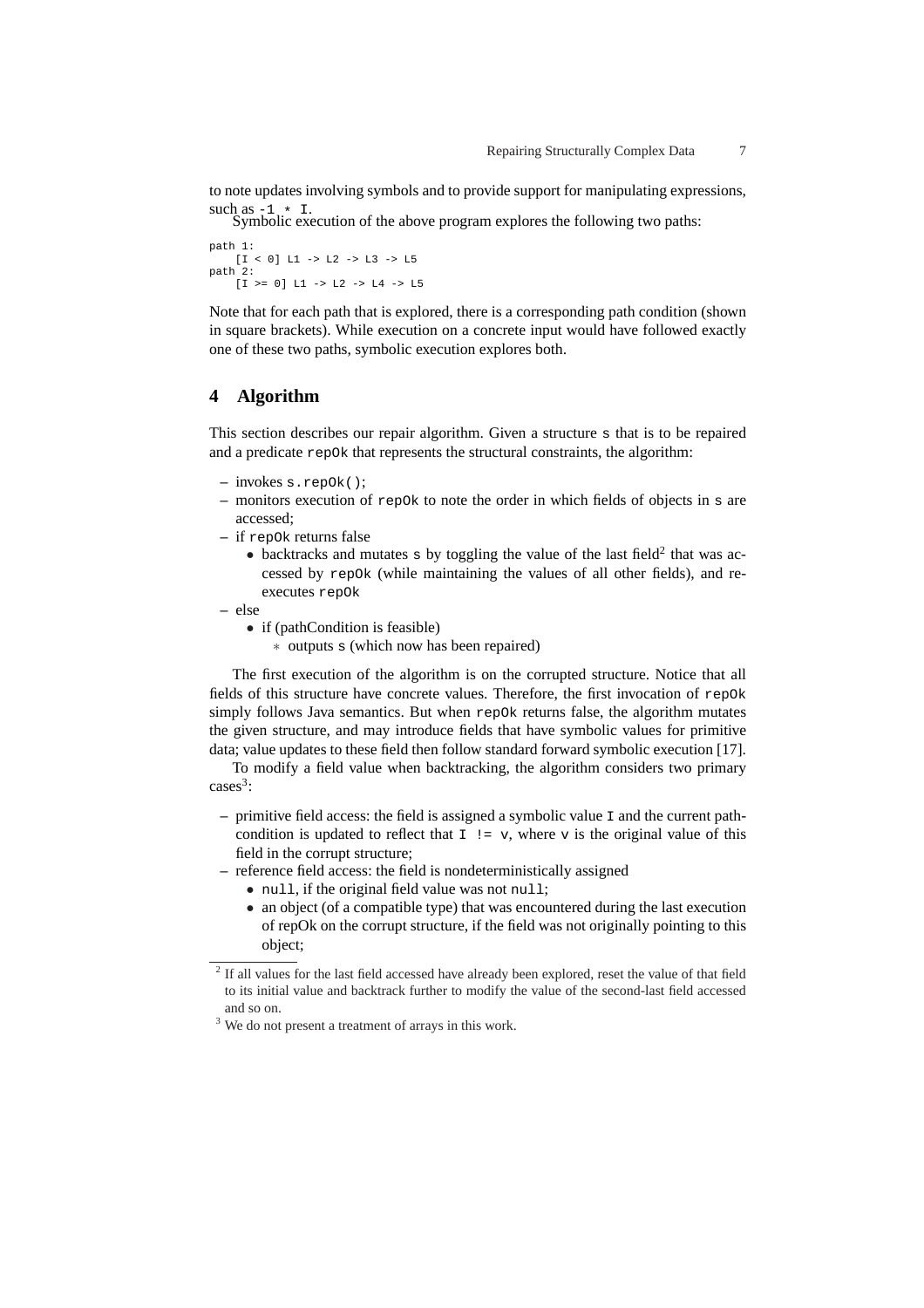- 8 Khurshid and Garcia and Suen
	- a new object (of a compatible type), unless the object that the field originally pointed to was different from all objects in the structure encountered during the last execution of repOk.

It is tempting to think that a reference field of an object in a structure can potentially point to any other object that has a compatible type in that structure, and to explore all such assignments. However, our algorithm does not explore them all. It turns out that it suffices to select the possible assignments from the part of the structure that has so far been accessed, and only one object that is distinct from those previously encountered during the last execution of repOk. In fact, trying more than one such object amounts to making equivalent assignments since they result in isomorphic structures [4]. Indeed there is little reason to explore more than one structure from a set of isomorphic structures since they are either all valid or all invalid<sup>4</sup>.

Our repair algorithm builds on our previous work on test input generation using Korat [4] and generalized symbolic execution [16], and adapts those algorithms to perform efficient data structure repair.

### **5 Implementation**

Our prototype, Juzi, is written in Java and works for repairing structures that a Java program manipulates. There are three key inputs to Juzi: (1) the name of the class to which the structure belongs; (2) the name of the method that represents the desired structural constraints; and (3) the name of a method which represents the corrupted structure. To systematically modify field values and to perform symbolic execution, Juzi performs instrumentation of Java bytecode and implements a simple backtracking algorithm. Juzi uses CVC Lite [2] to determine feasibility of path conditions that it builds during symbolic execution.

#### **5.1 Bytecode instrumentation**

There are two basic functions that Juzi performs using bytecode instrumentation: (1) systematic assignment of values to fields; (2) symbolic execution.

Recall that our repair algorithm uses a systematic assignment of values to fields, where some values may be symbolic. How these assignments are made depends crucially on the order in which fields are accessed. To record this order, Juzi transforms the original code and replaces field accesses by invocations of methods that Juzi adds to the given code<sup>5</sup>. The method invocations allow Juzi to record field accesses. For example, for the doubly-linked list example (Section 2.2), the Java bytecode statement

6: getfield #18; //Field header:Ljuzi/examples/LinkedList\$Entry;

which accesses the header field, transforms to

6: invokevirtual #252; //Method \_get\_header:()Ljuzi/examples/LinkedList\$Entry;

<sup>4</sup> We assume that repOk uses actual object identities only in comparison operations [4].

<sup>&</sup>lt;sup>5</sup> We used a similar approach in previous work that used source-code instrumentation to perform test generation [4, 16].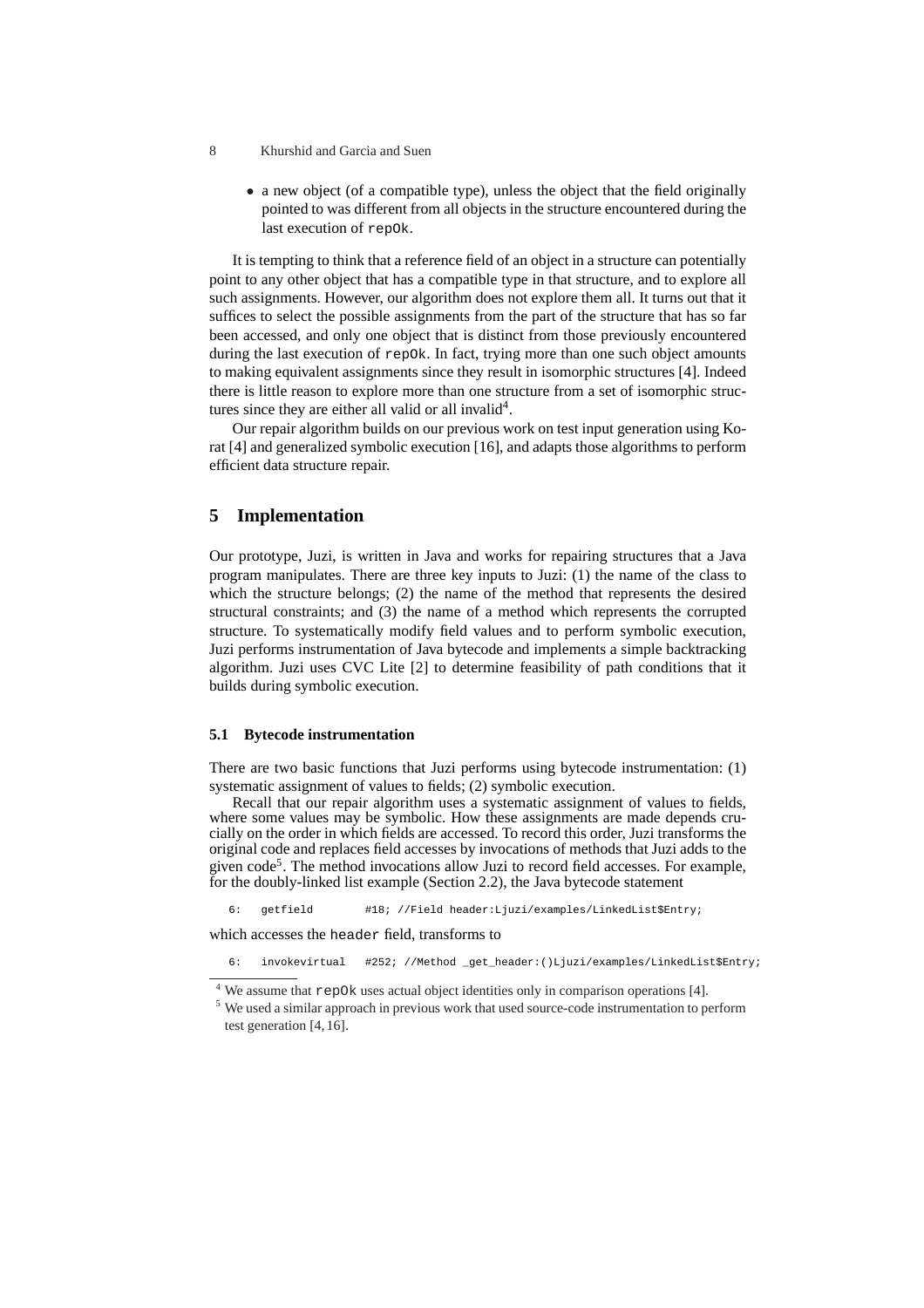which invokes the method get header—a method that Juzi adds to allow monitoring repOk's executions.

To enable symbolic execution, Juzi replaces primitive types by library types that it provides to represent expressions on symbolic (and concrete) values. Juzi performs a conservative reachability analysis to see what types need to be transformed and generates appropriate bytecodes. Juzi also transforms operations on primitive values into appropriate method invocations. For example, when a primitive integer constant forms a sub-expression in an expression on symbols and concrete values, Juzi wraps the integer constant in an object. As an illustration, consider the following sequence of Java bytecodes:

...  $16: iconst_3$ <br>17: iadd 17: iadd ...

is transformed to

```
...
16: new #280; //class IntConstant
19: dup
20: iconst_3<br>21: invokespecial
21: invokespecial #283; //Method juzi/expr/literal/IntConstant."<init>":(I)V<br>24: invokevirtual #296; //Method juzi/expr/Expression.iadd:
                              296; //Method juzi/expr/Expression.iadd:<br>// (Liuzi/expr/Expression.idd)
                                                     // (Ljuzi/expr/Expression;)Ljuzi/expr/Expression;
...
```
which shows the wrapping of the integer constant 3 into an object of the library class juzi.expr.literal.IntConstant, followed by an invocation of the library method iadd, which is one of the methods Juzi implements to build expressions containing symbols and concrete values.

To allow symbolic execution to explore different program paths, Juzi uses a nondeterministic boolean choice whenever there's a branch in bytecode that cannot be deterministically evaluated on-the-fly.

Juzi uses the Java Programming Assistant (Javaassist) [6] to perform bytecode instrumentation.

#### **5.2 Backtracking**

Juzi implements a simple backtracking algorithm to provide non-deterministic choice. The class Explorer provides method choose which takes an integer input and represents a non-deterministic choice, for example the assignment

```
x = Explorer.choose(3);
```
non-deterministically assigns the values  $0, \ldots, 3$  to x. Such non-deterministic choice operators are an essential feature of software model checkers [11, 13, 25].

The Juzi backtracking algorithm stores no states but remembers the values it uses when making non-deterministic assignments with choose. Non-deterministic code is thus re-executed from the beginning, and during each execution one of the non-deterministic assignments is made differently from that in the previous execution.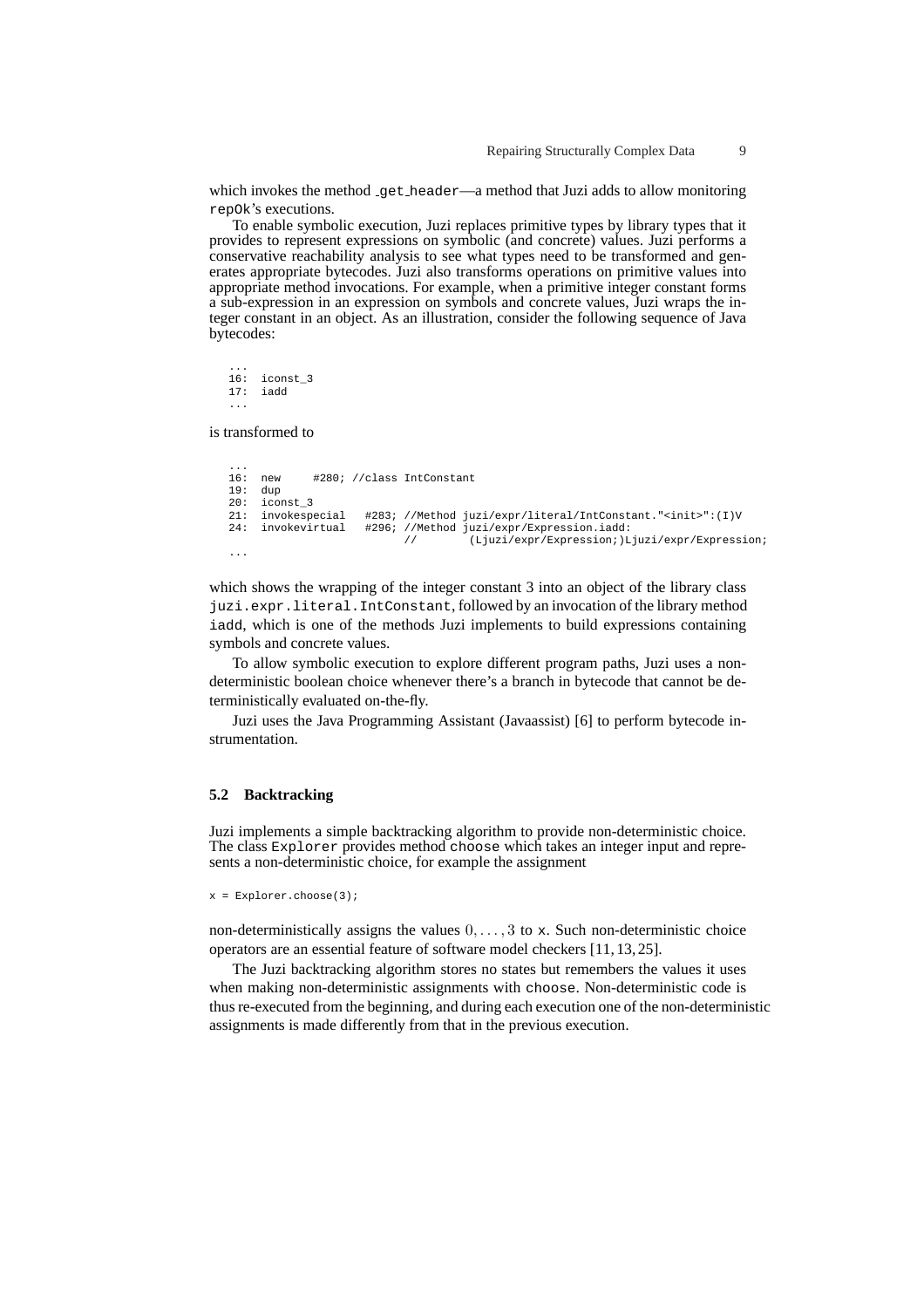

**Fig. 3.** Repairing a red-black tree. (Solid arrows represent left fields; dashed arrows represent right fields; dotted arrows represent parent pointers; root field is labeled; key is written inside the entry; entries drawn with thick circles are black and the others are red.) (a) A corrupted red-black tree structure: has cycles; has variable number of black entries along different paths from root; has a red entry with a red child; has incorrect size. (b) Tree resulting after repair has been performed: field values have been modified to satisfy the structural constraints; the size field is correctly constrained to be exactly 9.

### **5.3 Satisfiability of path conditions**

Juzi checks satisfiability of path conditions using the CVC Lite [2] automated theorem prover. CVC Lite provides a C++ API for checking validity of formulas over several interpreted theories including linear arithmetic on integers and reals, arrays and uninterpreted functions. Since CVC Lite is implemented in C++, it can be expensive to make calls to it from a Java program. Juzi, therefore, implements some on-the-fly simplifications of path conditions as it builds them. The simplifications not only allow Juzi to generate smaller path conditions but also, in some cases, let it decide satisfiability without having to call CVC Lite routines. Juzi's simplifications include transforming constraints in a path condition to a canonical form, performing subsumption checking for simple cases, and propagating constants.

All experiments reported in this paper were performed on a 1.6 GHz Pentium M processor with 1 GB of RAM.

### **6 Case-study: red-black trees**

To illustrate the variety of constraints that our repair algorithm can handle, we next present a case-study on repairing red-black trees [8], which implement balanced binary search trees. Red-black trees are structurally, among the most complex of the commonly used data structures, and therefore present a challenging study for repair. The experiments show that Juzi can efficiently repair red-black trees of moderately large sizes, e.g., repairing a tree with over a hundred nodes—almost all of which had at least one field with a corrupted value—in less than a second.

The following code declares a red-black tree in a fashion similar to the implementation in java.util.TreeMap: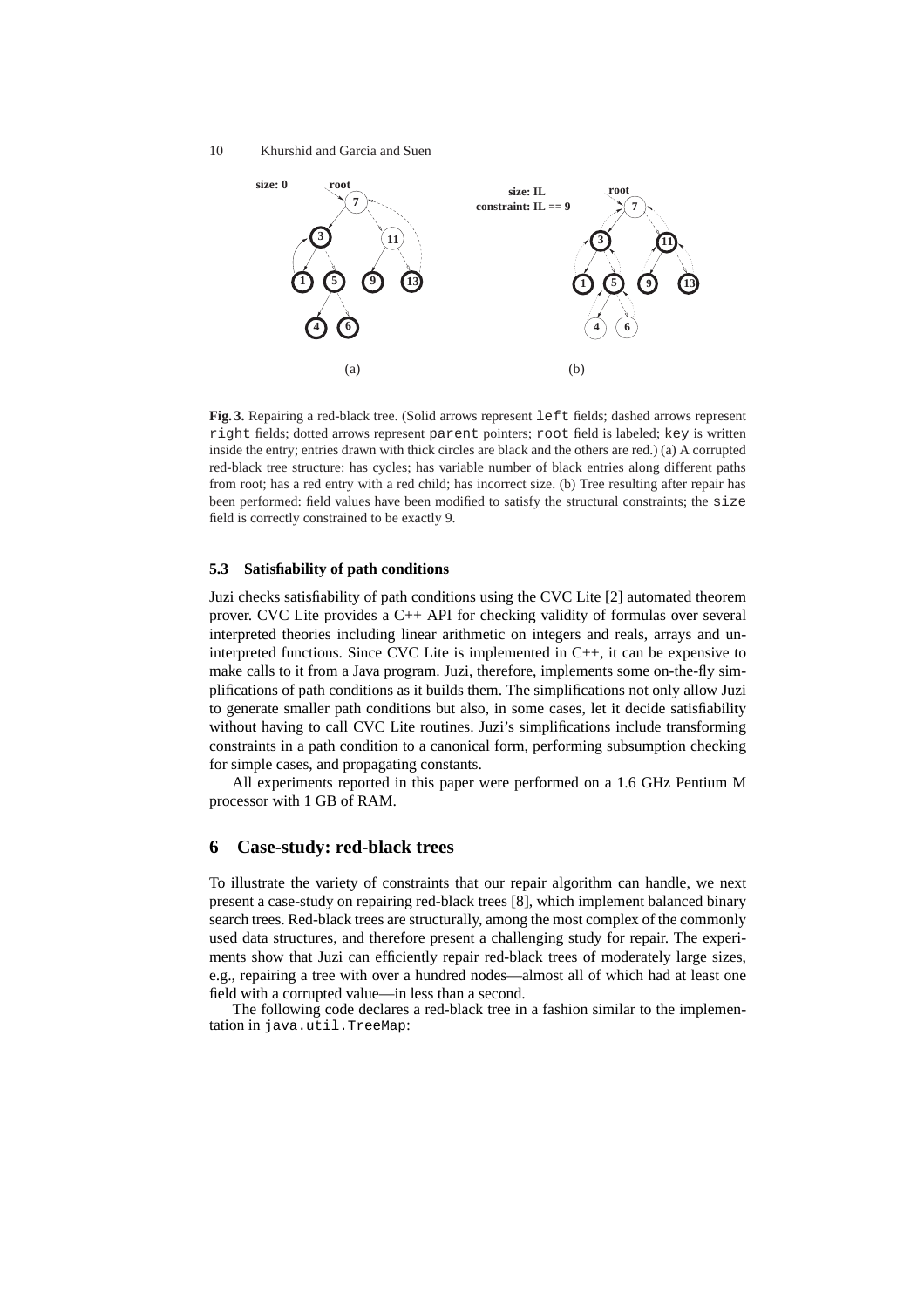```
class TreeMap {
    Entry root;
    int size;
    static class Entry {
        int key;
        Entry left;
        Entry right;;
        Entry parent;
        boolean color;
    }
    boolean repOk() { ... }
}
```
A tree has a root entry and stores the number of entries in the size field. An entry stores a data element in the field key, has a left and a right child, and also has a parent pointer. Furthermore, an entry has a color, which is either RED (false) or BLACK (true).

Red-black trees are binary search trees. In addition to acyclicity and correct search order on keys, there are two fundamental constraints that define red-black trees:

- **–** red entries have black children;
- **–** the number of black entries on any path from the root to a leaf is the same.

Of course, the value of the size field needs to correctly reflect the number of entries too.

Consider the corrupted structure shown in Figure 3 (a). Not only is it not acyclic but it also violates both the constraints on the coloring of entries, has an incorrect value for the size field, and has all the parent pointers set incorrectly to null.

Given this structure and repOk for TreeMap (which we do not present here due to brevity), Juzi produces the structure shown in Figure 3 (b). Notice that all fields now have correct values; the value of size field is correctly constrained to equal 9. Juzi completed the repair in a tenth of a second.

### **7 Discussion**

We next discuss some limitations of our approach and present some promising future directions.

### **7.1 Sensitivity of repair to repOk**

Repair actions performed by our algorithm intrinsically depend on how  $r = p0k$  is formulated. Recall that the algorithm backtracks on the *last* field accessed by repOk and modifies this field. This means that for the same corrupted structure, two different repOk implementations that access fields in different orders may cause our repair algorithm to produce different structures. Even though this sensitivity to the way constraints are written may be considered an inherent limitation of the algorithm, in fact, it allows the user to control how the structure may be repaired. By ordering constraints appropriately the user can ensure that the algorithm will not perturb the values of certain fields (that the user's deems unlikely to be corrupted) unless absolutely necessary.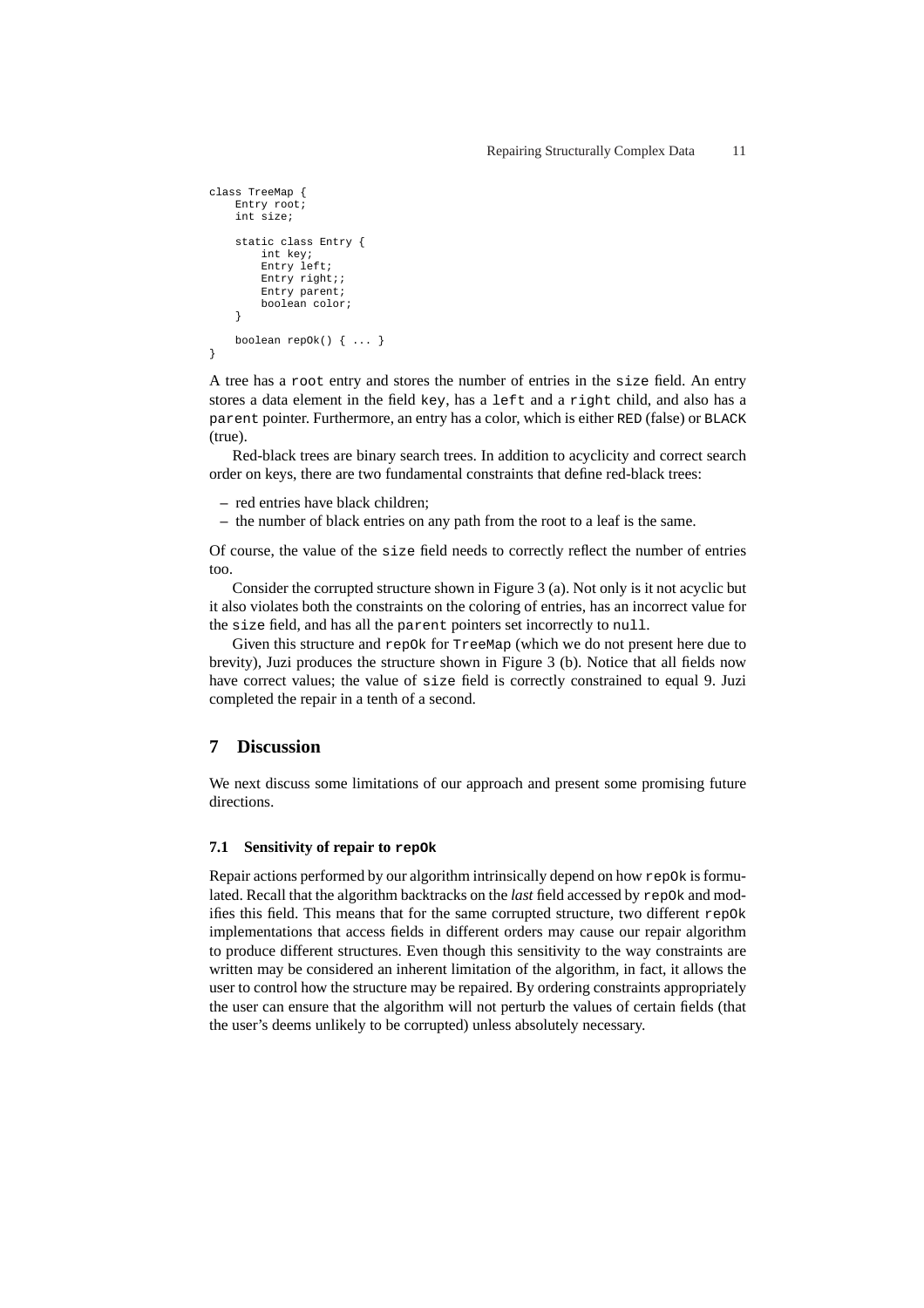### **7.2 Repairing primitive data values in a structure**

The question of how to repair primitive data values in a structure is rather important for any repair algorithm. For example, consider repairing a binary search tree whose elements are not in the correct search order. One way to repair this structure is to replace the elements with new elements that appear in the correct search order. However, this is unlikely to be a good repair choice, e.g., consider the case when the tree is implementing a set—it is the elements that define the set and are therefore of crucial significance.

Our approach is to allow the user to specify ranges of data values for primitive fields and to use these ranges to constrain the repaired values of these fields. Juzi reads these ranges from a configuration file. The user can choose not to provide any range, in which case Juzi (by default) tries to preserve as many of the original values as possible. We plan to allow the user to state specific relations between (values of) a corrupted structure and a repaired structure akin to specifying post-conditions that relate prestate with post-state. A more sophisticated approach could define metrics of similarity between corrupted and repaired structures; these metrics could then be used as a basis of new algorithms, which produce repaired structures that are maximally similar to given corrupted structures.

#### **7.3 Converting symbolic values to concrete values**

Our repair algorithm uses a decision procedure for evaluating feasibility of path conditions. A caveat of using an automated theorem prover for this purpose is that such tools typically report only the feasibility of constraints and not actual valuations of the variables in feasible constraints. This implies that when we repair the value of a primitive data field, we need to perform an additional step of selecting a concrete value. In the benchmarks we have shown, selection of such values has just been a trivial step. However, in other cases when constraints are more complex, it is non-trivial to select these values. We could employ techniques such as binary search on the (likely) ranges for values of integer variables and make multiple calls to a decision procedure to decide on exact values. However, using an integer constraint solver that directly generates satisfying assignments for given feasible formulas seems to be a more promising approach for efficient structure repair.

### **7.4 Multi-threaded programs**

Corrupted data in multi-threaded programs can be repaired by suspending processes that manipulate this data, repairing the data using the repair routine, and resuming the processes. This requires, however, control over thread scheduling, which cannot easily be achieved for arbitrary programs running under a standard virtual machine. Programs where it is crucial to maintain essential structural integrity constraints can, however, be run under environments that provide such suspend/resume mechanisms.

### **7.5 Repairing large structures**

The repair examples that we have illustrated so far have involved small structures. Repair can, however, be performed feasibly for modestly large structures. For example, for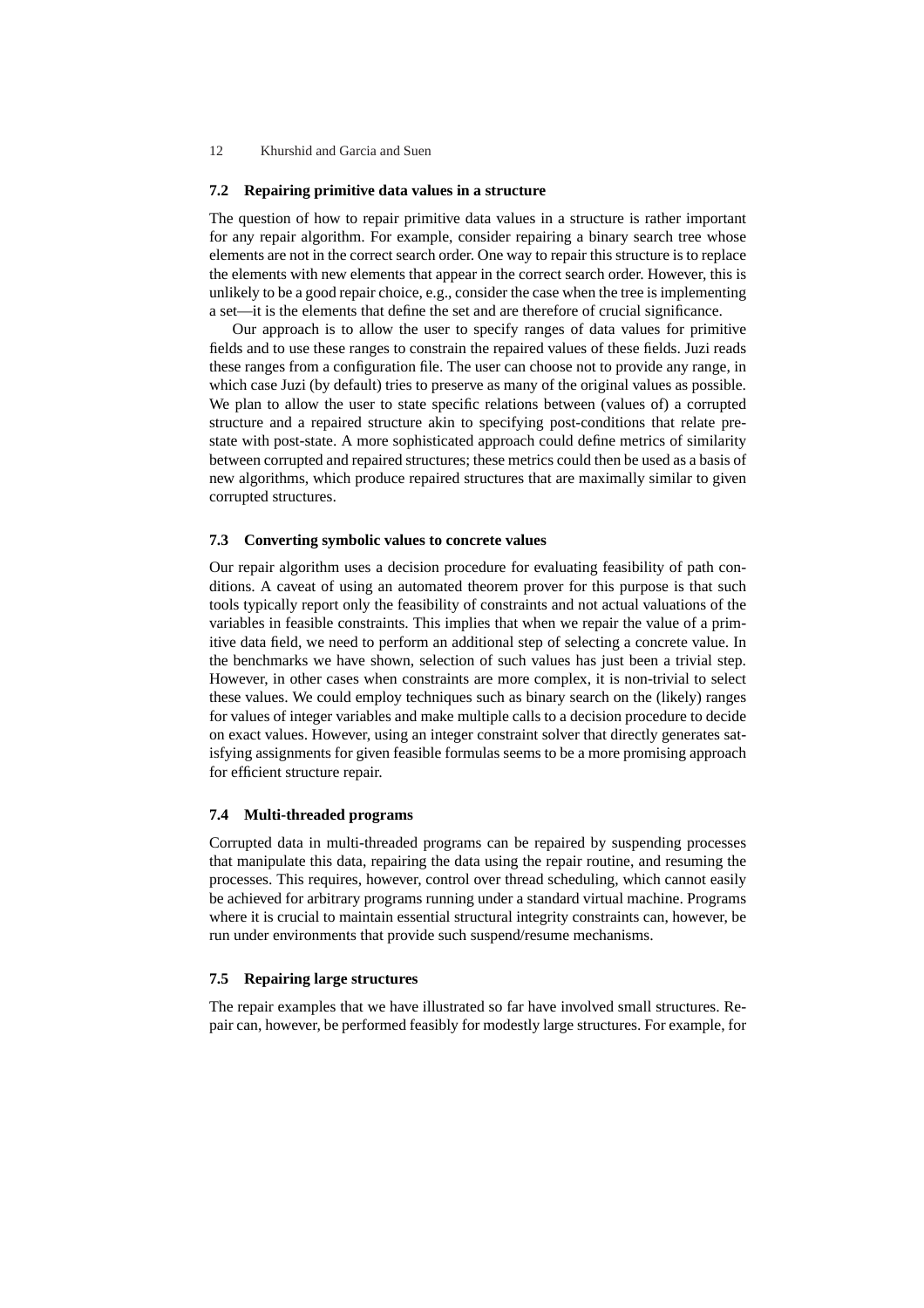doubly-linked list and binary tree (Section 2), Juzi can repair structures with about 1000 nodes—of which about a 100 have some field that needs repair—in under a minute. Structures with 100 nodes—of which about 50 have some field that needs repair—are repaired in about a second, even in the case of red-black trees (Section 6). These results are encouraging as they point out that repair routines can efficiently be included in code where it is essential to enforce structural integrity constraints at key control points. Now whether a generic repair approach can scale to repairing structures with millions of nodes—of which thousands have some field that needs repair—well, that remains to be seen.

### **8 Conclusions**

We have presented a novel algorithm for repairing structurally complex data. Given an assertion that represents desired structural integrity constraints and a structure that violates them, the algorithm performs repair actions that mutate the given structure to generate a new structure that satisfies the constraints. Assertions are written as imperative predicates, which can express rich structural properties. Since these properties can be arbitrarily complex, our algorithm is sound but not complete, and it may not terminate in certain cases.

Experimental results with our prototype implementation, Juzi, show that it is feasible to efficiently repair a variety of complex data structures that are used routinely in library code. Juzi can often repair structures with over a hundred objects (where majority of the objects have at least one field that has been corrupted) in less than one second.

Our algorithm is based on systematic backtracking but does not require storing states, and can quite be easily implemented in a variety of software model checkers, such as the Java PathFinder, SPIN and VeriSoft.

### **References**

- 1. William Adjie-Winoto, Elliot Schwartz, Hari Balakrishnan, and Jeremy Lilley. The design and implementation of an intentional naming system. In *Proc. 17th ACM Symposium on Operating Systems Principles (SOSP)*, Kiawah Island, December 1999.
- 2. Clark Barrett and Sergey Berezin. CVC Lite: A new implementation of the cooperating validity checker. In *Proceedings of the 16th International Conference On Computer Aided Verification*, Boston, MA, 2004.
- 3. Armin Biere, Alessandro Cimatti, Edmund M. Clarke, Masahiro Fujita, and Yunshan Zhu. Symbolic model checking using SAT procedures instead of BDDs. In *Proc. 36thConference on Design Automation (DAC)*, New Orleans, LA, 1999.
- 4. Chandrasekhar Boyapati, Sarfraz Khurshid, and Darko Marinov. Korat: Automated testing based on Java predicates. In *Proc. International Symposium on Software Testing and Analysis (ISSTA)*, pages 123–133, July 2002.
- 5. Yoonsik Cheon and Gary T. Leavens. A simple and practical approach to unit testing: The JML and JUnit way. In *Proc. European Conference on Object-Oriented Programming (ECOOP)*, June 2002.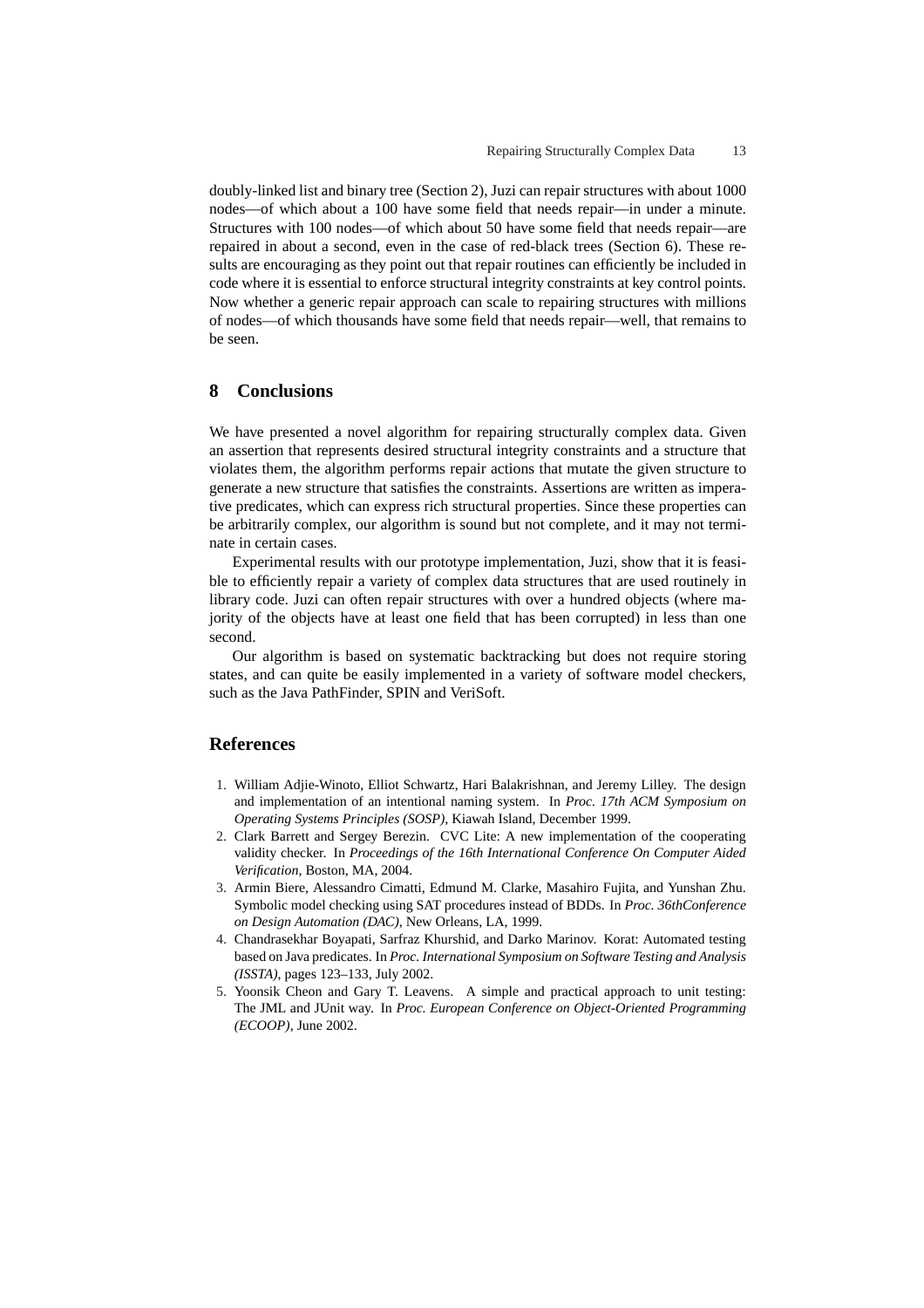- 14 Khurshid and Garcia and Suen
- 6. Shigeru Chiba. Javassist—a reflection-based programming wizard for Java. In *Proceedings of the ACM OOPSLA'98 Workshop on Reflective Programming in C++ and Java*, October 1998.
- 7. James Corbett, Matthew Dwyer, John Hatcliff, Corina Pasareanu, Robby, Shawn Laubach, and Hongjun Zheng. Bandera: Extracting finite-state models from Java source code. In *Proc. 22nd International Conference on Software Engineering (ICSE)*, June 2000.
- 8. Thomas H. Cormen, Charles E. Leiserson, and Ronald L. Rivest. *Introduction to Algorithms*. The MIT Press, Cambridge, MA, 1990.
- 9. Brian Demsky and Martin Rinard. Automatic detection and repair of errors in data structures. In *Proc. ACM SIGPLAN 2003 Conference on Object-Oriented Programming, Systems, Languages, and Applications (OOPSLA)*, pages 78–95, 2003.
- 10. Cormac Flanagan, K. Rustan M. Leino, Mark Lillibridge, Greg Nelson, James B. Saxe, and Raymie Stata. Extended static checking for Java. In *Proc. ACM SIGPLAN 2002 Conference on Programming language design and implementation*, pages 234–245, 2002.
- 11. Patrice Godefroid. Model checking for programming languages using VeriSoft. In *Proc. 24th Annual ACM Symposium on the Principles of Programming Languages (POPL)*, pages 174–186, Paris, France, January 1997.
- 12. G. Haugk, F. Lax, R. Royer, and J. Williams. The 5ESS(TM) switching system: Maintenance capabilities. *AT&T Technical Journal*, 64(6 part 2):1385–1416, 1985.
- 13. Gerald Holzmann. The model checker SPIN. *IEEE Transactions on Software Engineering*, 23(5), May 1997.
- 14. Daniel Jackson. Micromodels of software: Modelling and analysis with Alloy, 2001. http: //sdg.lcs.mit.edu/alloy/book.pdf.
- 15. Daniel Jackson and Mandana Vaziri. Finding bugs with a constraint solver. In *Proc. International Symposium on Software Testing and Analysis (ISSTA)*, Portland, OR, August 2000.
- 16. Sarfraz Khurshid, Corina Pasareanu, and Willem Visser. Generalized symbolic execution for model checking and testing. In *Proc. 9th International Conference on Tools and Algorithms for Construction and Analysis of Systems (TACAS)*, Warsaw, Poland, April 2003.
- 17. James C. King. Symbolic execution and program testing. *Communications of the ACM*, 19(7):385–394, 1976.
- 18. Gary T. Leavens, Albert L. Baker, and Clyde Ruby. Preliminary design of JML: A behavioral interface specification language for Java. Technical Report TR 98-06i, Department of Computer Science, Iowa State University, June 1998.
- 19. Barbara Liskov and John Guttag. *Program Development in Java: Abstraction, Specification, and Object-Oriented Design*. Addison-Wesley, 2000.
- 20. Darko Marinov and Sarfraz Khurshid. TestEra: A novel framework for automated testing of Java programs. In *Proc. 16th IEEE International Conference on Automated Software Engineering (ASE)*, San Diego, CA, November 2001.
- 21. Samiha Mourad and Dorothy Andrews. On the reliability of the IBM MVS/XA operating system. *IEEE Transactions on Software Engineering*, 13(10):1135, 1987.
- 22. Martin Rinard. Resilient computing. Technical report, MIT Computer Science and Artificial Intelligence Laboratory, 2003. (Research Abstract).
- 23. Alexey Smirnov and Tzi cker Chiueh. DIRA: Automatic detection, identification, and repair of control-hijacking attacks. In *The 12th Annual Network and Distributed System Security Symposium*, San Diego, CA, February 2005.
- 24. United States Nuclear Regulatory Commission. *Fault Tree Handbook*, 1981. NUREG-0492.
- 25. Willem Visser, Klaus Havelund, Guillaume Brat, and SeungJoon Park. Model checking programs. In *Proc. 15th IEEE International Conference on Automated Software Engineering (ASE)*, Grenoble, France, 2000.